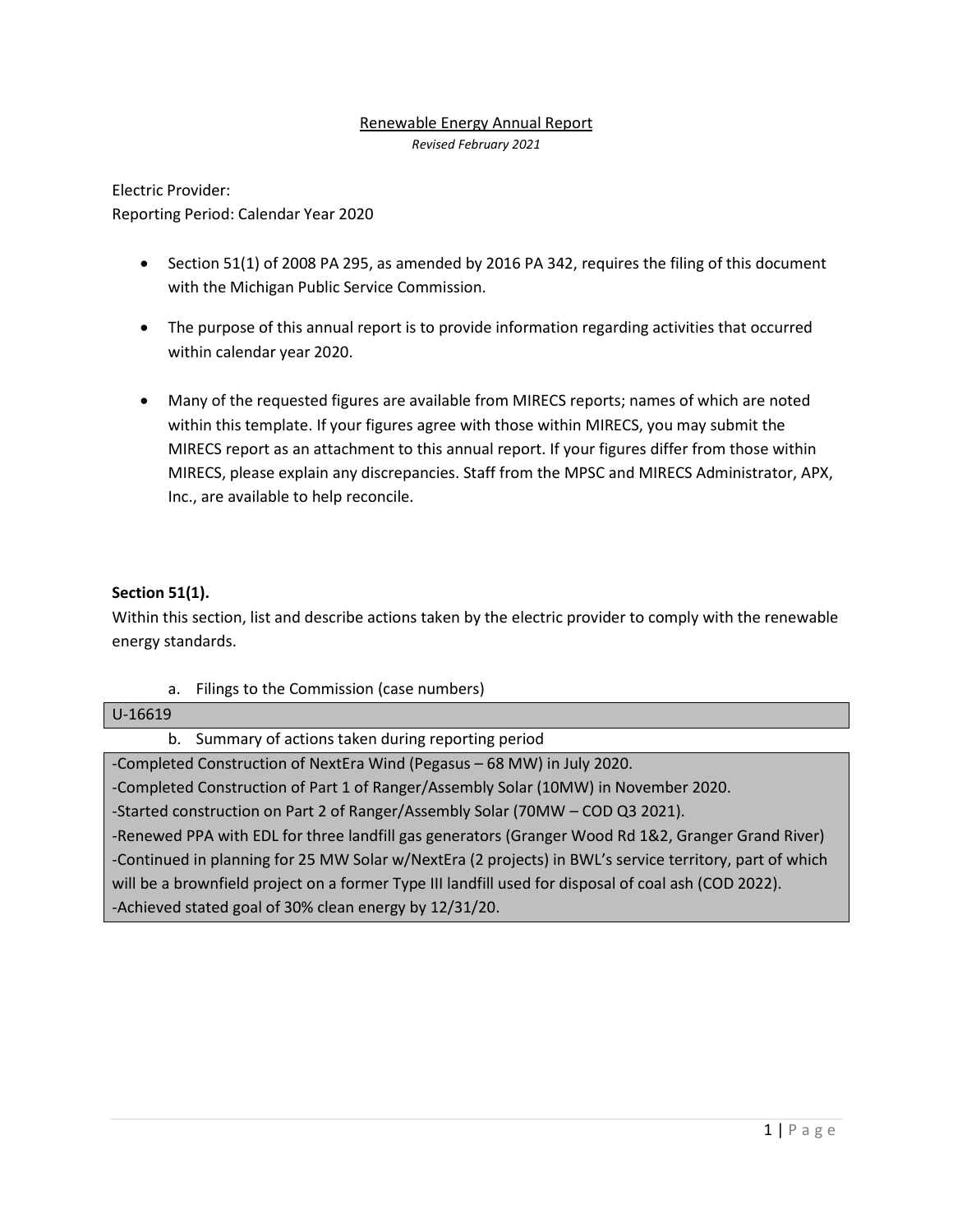## **Section 51(2)(a).**

Within this section, list the combined total number of vintage 2020 renewable energy credits and incentive credits, generated or purchased during the reporting period, including those credits transferred from a wholesale electric supplier. This data may be found in the MIRECS report titled: My Credit Transfers using the transfer tabs indicated below and filtering the report by date (**only activity occurring in 2020).**

| <b>Credits From</b>                     | <b>Combined Renewable Energy Credits and Incentive Credits</b><br>2020 Vintage Only |
|-----------------------------------------|-------------------------------------------------------------------------------------|
| Generated                               | 498                                                                                 |
| (Intra-Account Transfer, only "Issued"  |                                                                                     |
| in the Action column)                   |                                                                                     |
| Purchased                               | 359,722                                                                             |
| (Inter-Account Transfer, only "Confirm" |                                                                                     |
| or "Forward Transfer" in the Action     |                                                                                     |
| column)                                 |                                                                                     |
| <b>Total Credits</b>                    | 360,220                                                                             |
|                                         |                                                                                     |

"Issued" within the Action column refers to an account holder accepting the generation data after which energy credits are created. "Confirm" within the Action column refers to both the transferee and transferor agreeing to the non-recurring transfer. "Forward Transfer" within the Action column indicates a recurring transfer of which subsequent transfers of credits do not need to be accepted by both parties.

## Explain any differences between the data provided and MIRECS reports.

The MWh of electricity acquired for Beebe 1b and Tower Kleber do not match the MIRECs generation input. Per contractual agreement with Tower Kleber and Beebe 1b, the financial reporting may not reflect the actual meter reads at the generator or the information entered in MIRECS. The MWh above reflect BWL accounting system values based on actual settlements. MWh received from Assembly Solar includes testing and start up energy generated before the start of the PPA.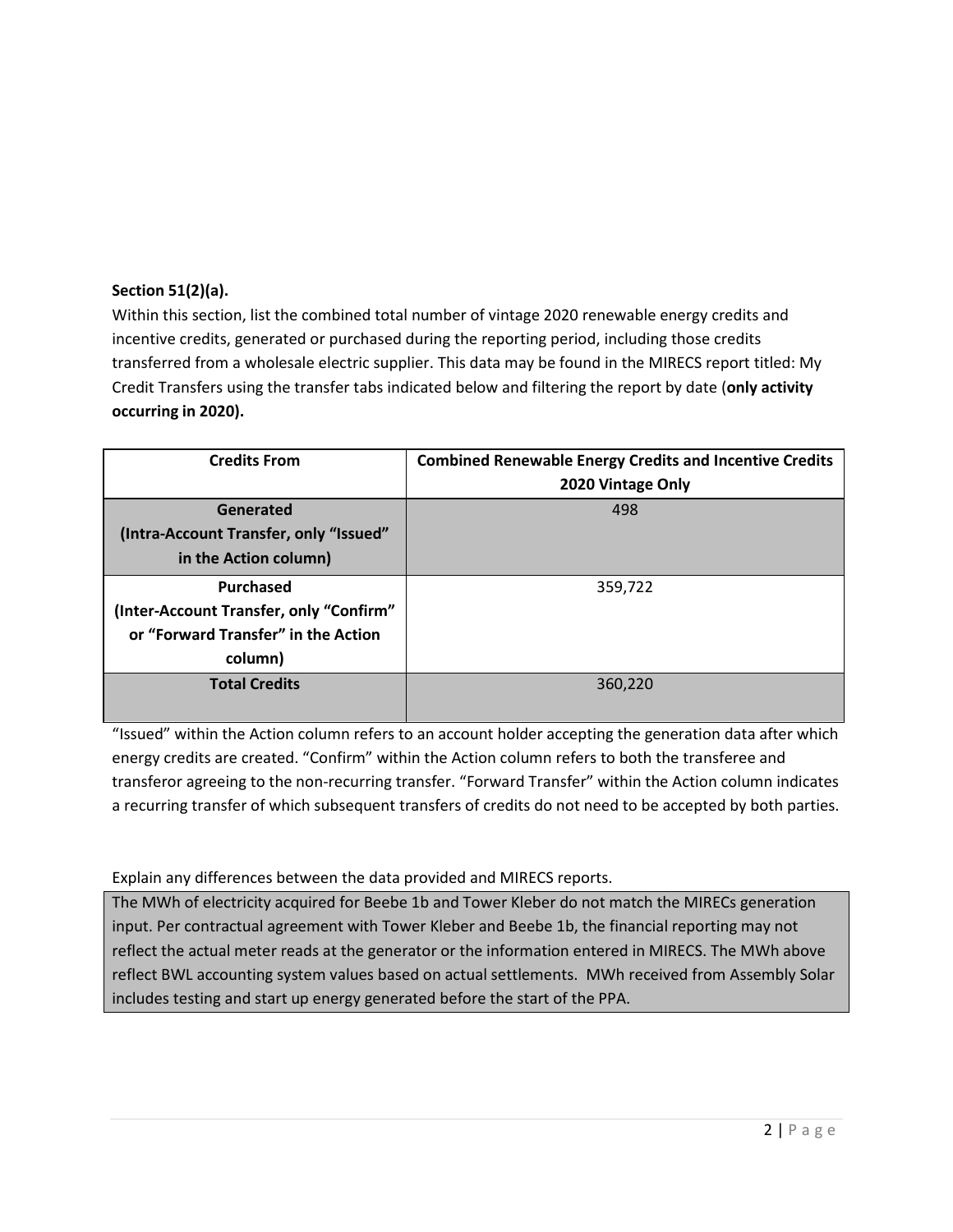Within this section, list the type of and number of vintage 2020 energy credits sold, traded or otherwise transferred during the reporting period.

|                           | <b>Combined Renewable Energy Credits and Incentive Credits</b><br>2020 Vintage Only |  |
|---------------------------|-------------------------------------------------------------------------------------|--|
| Sold, traded or otherwise | 1.224                                                                               |  |
| transferred               |                                                                                     |  |

To get a count of energy credits that have been sold, traded or otherwise transferred data may be found in the MIRECS report titled: My credit transfers; inter-account transfer; filter by 1) year (2020) 2) transferor (the company) and 3) action ("confirm").

# **Section 51(2)(c).**

Within this section, list each renewable energy system (RES) owned, operated or controlled by the electric provider. List the capacity of each system, the amount of electricity generated by each system and the percentage of electricity which was generated from renewable energy (RE).

| <b>System Name1</b>       | <b>System Type</b><br>(RES) | Nameplate<br>Capacity (MW) | <b>Electricity</b><br><b>Generated (MWh)</b> | % of Electricity<br>generated by<br><b>RE/ACE</b> |
|---------------------------|-----------------------------|----------------------------|----------------------------------------------|---------------------------------------------------|
| <b>Moores Park</b>        | <b>RES</b>                  | 0.5                        | $\overline{0}$                               | N/A                                               |
| <b>Hydro</b>              |                             |                            |                                              |                                                   |
| <b>Cedar Street Solar</b> | <b>RES</b>                  | 0.054                      | 21.54                                        | 100%                                              |
| <b>REO Town Solar</b>     | <b>RES</b>                  | 0.013                      | 17.9                                         | 100%                                              |
| <b>Cedar St Solar</b>     | <b>RES</b>                  | 0.104                      | 119.6                                        | 100%                                              |
| <b>Expansion</b>          |                             |                            |                                              |                                                   |
| Delta Solar I             | <b>RES</b>                  | 8.1                        | 14,431.38                                    | 100%                                              |
| Delta Solar IIa           | <b>RES</b>                  | 12.0                       | 21,063.59                                    | 100%                                              |
| Delta Solar IIb           | <b>RES</b>                  | 3.9                        | 6,719.95                                     | 100%                                              |

1System name should agree with the project name listed within MIRECS. This data may be found in the Project Management module within MIRECS.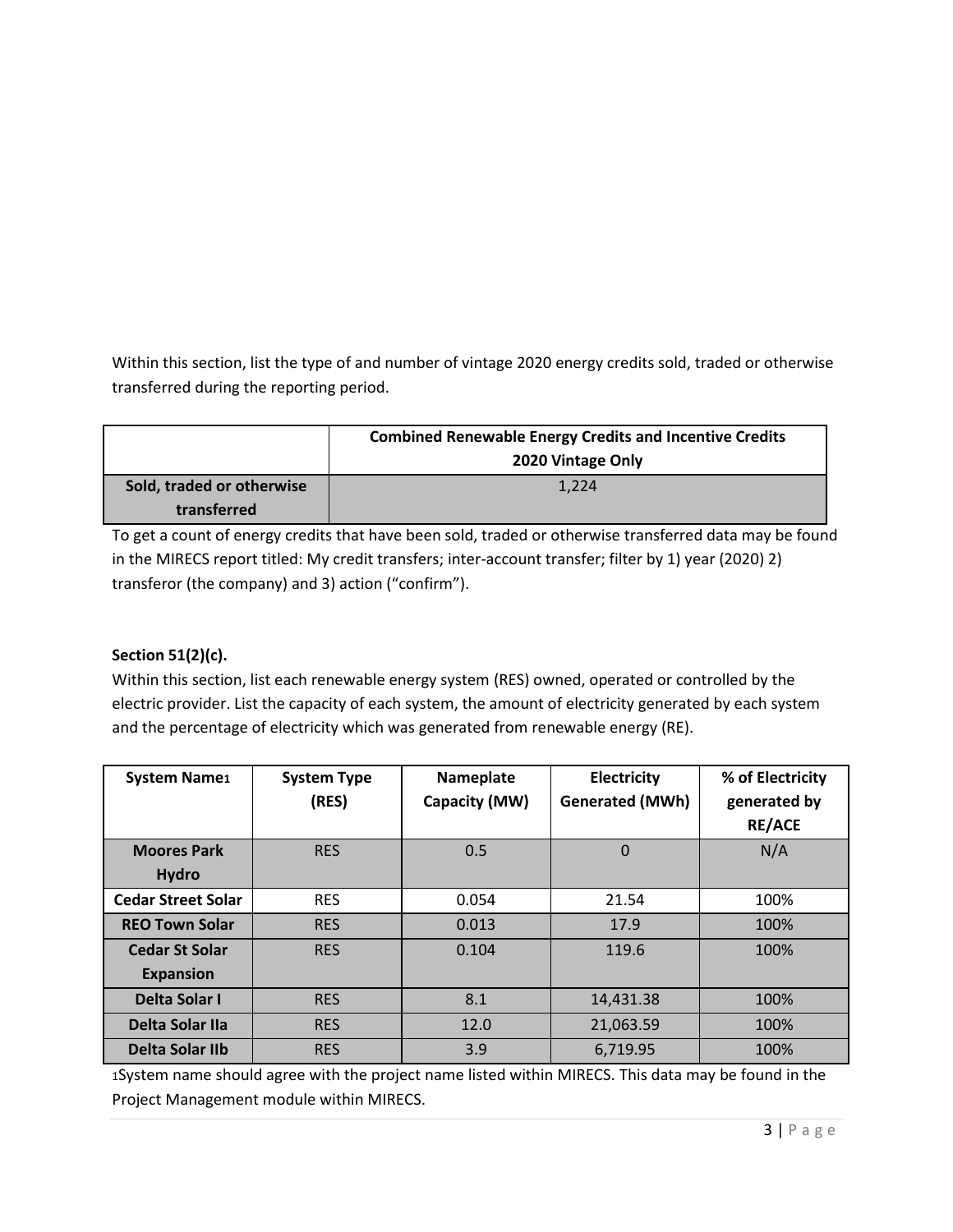Within this section, list the renewable energy system (RES) the electric provider is purchasing energy credits from. These include purchase power agreements. However, unbundled (credit only) purchases do not need to be listed here. Projects (generators) serving multijurisdictional electric providers should be listed here.

| <b>System Name</b>       | <b>System Type</b><br>Electricity |                        | <b>Energy Credits</b> | <b>Allocation Factor</b> |
|--------------------------|-----------------------------------|------------------------|-----------------------|--------------------------|
|                          | (RES)                             | <b>Purchased (MWh)</b> | Purchased1            | and Method               |
| <b>Tower-Kleber</b>      | <b>RES</b>                        | 8,378                  | $REG - 8379$          | 100%                     |
| <b>Hydro</b>             |                                   |                        | IRECs $-787$          |                          |
|                          |                                   |                        |                       |                          |
| <b>Granger Electric</b>  | <b>RES</b>                        | 73,234                 | $RECs - 73,212$       | 100%                     |
| Company/EDL $-$          |                                   |                        | IRECs $-6,828$        |                          |
| Grand River #1,          |                                   |                        |                       |                          |
| <b>Wood Rd #1&amp;2</b>  |                                   |                        |                       |                          |
| <b>Beebe Wind 1b -</b>   | <b>RES</b>                        | 54,684                 | REC - 54,699          | 38% - 19.2 MW of         |
| <b>Exelon Generation</b> |                                   |                        |                       | 50.4 MW                  |
| <b>LLC</b>               |                                   |                        |                       |                          |
| NextEra Energy-          | <b>RES</b>                        | 83,217                 | $REC - 83,216$        | 100%                     |
| <b>Pegasus Wind</b>      |                                   |                        |                       |                          |
| <b>D.E Shaw</b>          | <b>RES</b>                        | 466                    | $REC - 148$           | 100%                     |
| Renewable                |                                   |                        | <b>IREC - 30</b>      |                          |
| Investment LLC-          |                                   |                        |                       |                          |
| <b>Assembly Solar 1</b>  |                                   |                        |                       |                          |

1Distinguish between different types of credits (REC).

Allocation Factor and Method: For use if 100% of system output is not purchased. For instance, a system selling to multiple parties: list how the energy and credits are allocated – if by percentage, list the percentage as well.

Allocation Factor and Method: If used by multijurisdictional electric providers please include which percentage of energy and credits are to be distributed to Michigan (list allocation method as well, for example: system load).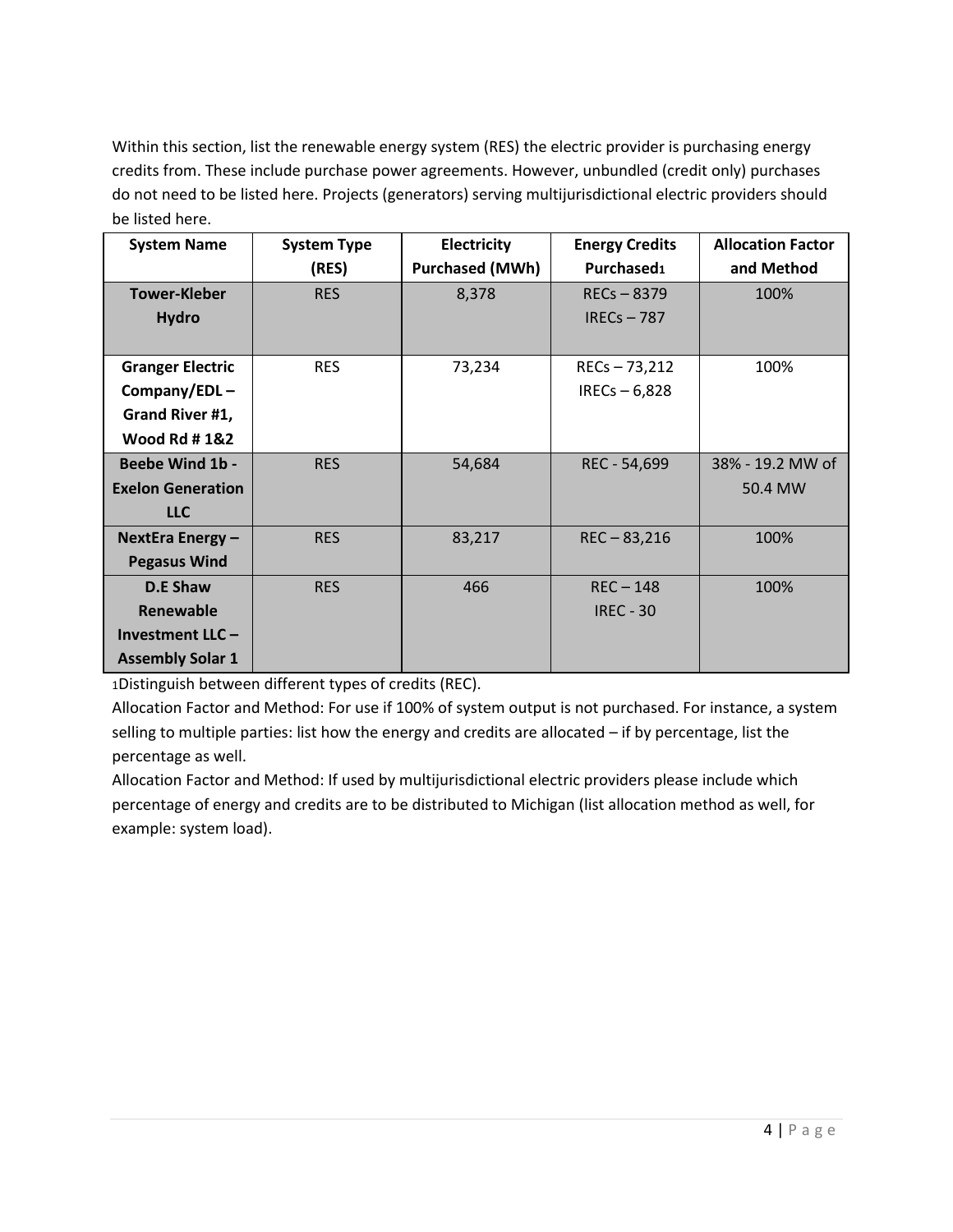### **Section 51(2)(d).**

Within this section, list whether, during the reporting period, the electric provider entered into a contract for, began construction on, continued construction of, acquired, or placed into operation a renewable energy (RE) system.

| <b>System Name1</b> | <b>Resource</b><br>RE) | (technology, | Nameplate<br>Capacity (MW) | Construction<br>start date or<br>acquisition<br>date | <b>Commercial</b><br>operation date | Owned by<br>electric<br>provider? |
|---------------------|------------------------|--------------|----------------------------|------------------------------------------------------|-------------------------------------|-----------------------------------|
| <b>NA</b>           |                        |              |                            |                                                      |                                     |                                   |
|                     |                        |              |                            |                                                      |                                     |                                   |
|                     |                        |              |                            |                                                      |                                     |                                   |

1System name should agree with the project name listed within MIRECS. Dates may be forecast.

### **Section 51(2)(e).**

Within this section, list the expenditures incurred during the reporting period to comply with the renewable energy standards or the forecasted expenditures for the remaining plan period. Also, electric providers with an approved or planned renewable energy surcharge (as per Section 45), list the incremental cost of compliance (ICC) incurred during the reporting period.

| Total Costs to Comply with Renewable Energy Standard in 2020 |  |
|--------------------------------------------------------------|--|
| \$14,769,134                                                 |  |
|                                                              |  |

**Forecast of total expenditures for the remaining plan period of 2021-2029** \$119,593,320

Total Expenditures: ICC + Transfer Cost

| Total Transfer Cost for 2020 (if any)                                                             |  |  |  |
|---------------------------------------------------------------------------------------------------|--|--|--|
| \$12,885,253                                                                                      |  |  |  |
| Transfer Cost: The component of renewable energy and capacity revenue recovered from PSCR clause. |  |  |  |

| Total ICC for 2020                                                                                                                   |  |
|--------------------------------------------------------------------------------------------------------------------------------------|--|
| \$1,883,881                                                                                                                          |  |
|                                                                                                                                      |  |
| .<br>rang mengenakan pada tahun 1980. Sebaran sain dan bahwa dalam kalendar bahwa dalam kalendar bahwa dan bahwa da<br>$\sim$ $\sim$ |  |

| Forecast of the ICC for the remaining plan period<br>$(2021 - 2029)$ | Monthly residential surcharge (\$3 or less) |
|----------------------------------------------------------------------|---------------------------------------------|
| \$3,063,005                                                          |                                             |

# **Capital Expenditures for 2020 (if any)**

\$0

Capital Expenditure: An investment in a renewable energy capital asset.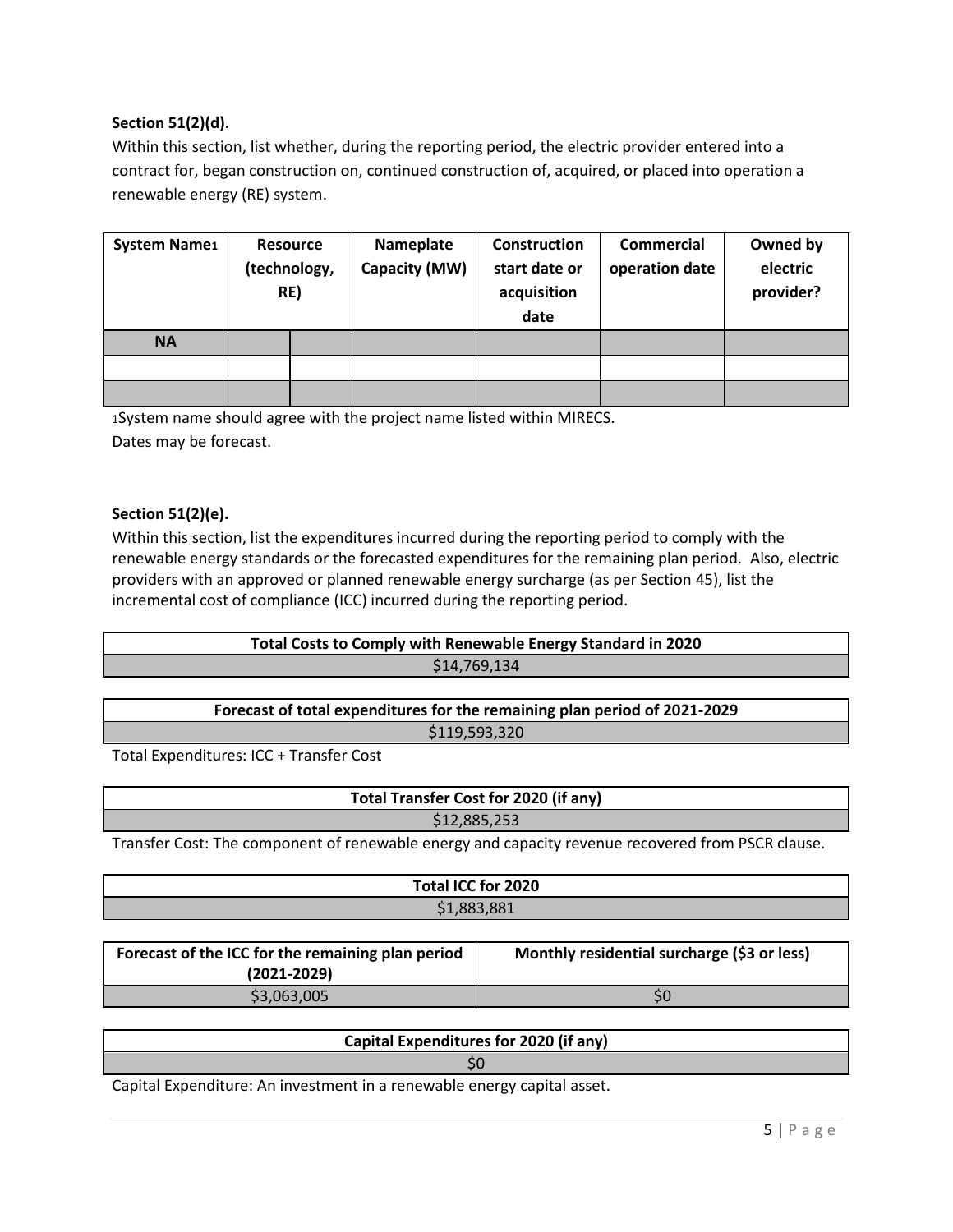### **Section 51(2)(f).**

Within this section, list the method and the retail sales in MWh for the reporting period.

List the Method: either average of 2017-2019 retail sales or the 2019 weather normalized retail sales. Average of retail sales

The method chosen should be consistent with the method approved in the initial plan case from 2017. All sales are retail (net of wholesale).

(A) List the sales in MWh based on the method selected above. Please show the calculation of this figure (including listing the sales of each year if the three year average method is used).

**Average of 17-19 = 2,078,143;** 2017 = 2,096,597; 2018 = 2,119,742; 2019 = 2,018,091

(B) Compliance: List the energy credits used for compliance for the 2020 compliance year. This number should agree with the compliance requirement listed in the 2020 compliance subaccount in MIRECS. Take into account any energy waste reduction substitutions and limits on their use.

#### 259,743

Calculate the renewable energy percentage. Figure above divided by sales in MWh above (B divided by A).

12.5%

Does the "energy credits used for compliance for the 2020 compliance year" figure above include any credits representing energy generated within 120 days after the start of the next calendar year? Yes/No.

\_\_\_\_\_\_\_\_\_\_\_\_\_\_\_\_\_\_\_\_\_\_\_\_\_\_\_\_\_\_\_\_\_\_\_\_\_\_\_\_\_\_\_\_\_\_\_\_\_\_\_\_\_\_\_\_\_\_\_\_\_\_\_\_\_\_\_\_\_\_\_\_\_\_\_\_\_\_\_\_\_\_\_\_\_

No

If yes, how many credits from 2021 generation are included?

N/A